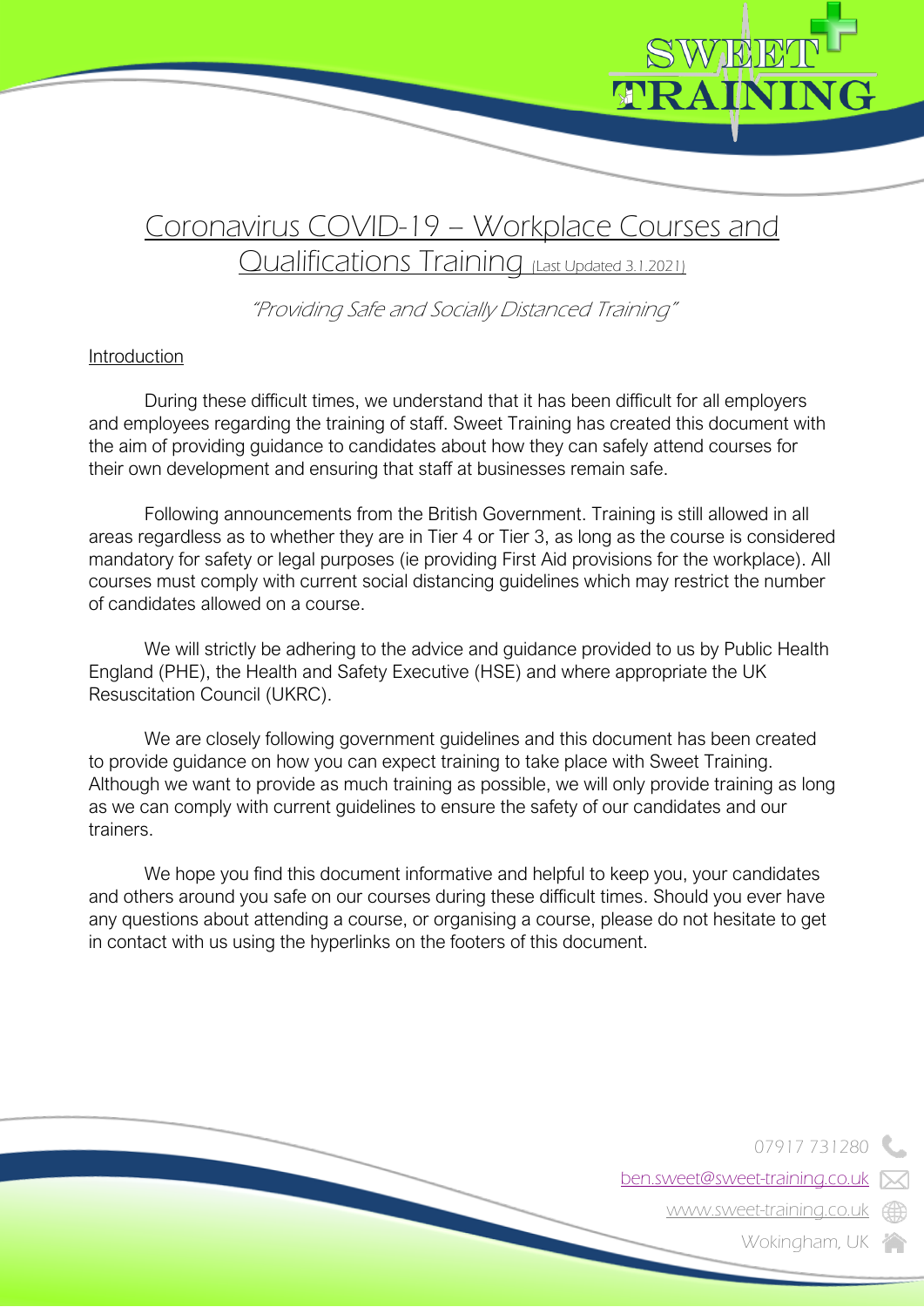

## How are Sweet Training making training safe for us?

- 1. If any candidate suggests that they have any of the symptoms of COVID-19 (e.g a new and persistent cough, a high temperature (exceeding 37.8°C), or any loss or change in smell and taste) or you have had/have a family member or member of your household who has had symptoms or should be shielding as they are in a high risk group, you should not attend any of our face to face courses. Should this be the case, if you contact us at admin@sweet-training.co.uk, we will be able to transfer you onto a course at a later date for no extra charge.
- 2. We will be discussing with potential venues the requirements set out to safely complete training for courses. This will include setting out guidelines for; maximum capacity, available sanitiser/hand wash stations, social distancing, ventilation, changing and toilet facilities.
- 3. Upon arrival at the course, each candidate will be asked to use the hand sanitizer/gel/wipe and asked to thoroughly sanitize their hands. They also have the option of going to the nearest restroom and washing their hands with soap and water should they wish. It will be at the discretion of the trainer to show videos of how to safely wash and sanitise their hands. Links to the videos can be found at:
- https://youtu.be/1APwq1df6Mw
- https://www.youtube.com/watch?v=aGJNspLRdrc

Candidates should not touch their mouth, nose or eyes unless they have just washed their hands. Should a candidate need to sneeze or cough, this should preferably be done into a tissue and disposed of immediately. We recommend that candidates provide their own tissues. Candidates can also choose to wear their own Personal Protective Equipment (PPE) should they choose to do so.

- 4. Due to certain Awarding Body Requirements, the trainer may ask to check each candidates temperature prior to the start of the course. This will most likely be completed with a tympanic thermometer (a simple device taking temperature via the ear giving the most accuracy) or with a non-contact forehead infrared thermometer.
- 5. The trainer will implement strict social distance measures throughout the course and candidates will have to abide by any social distancing measures set out by the trainer.

07917 731280

ben.sweet@sweet-training.co.uk

www.sweet-training.co.uk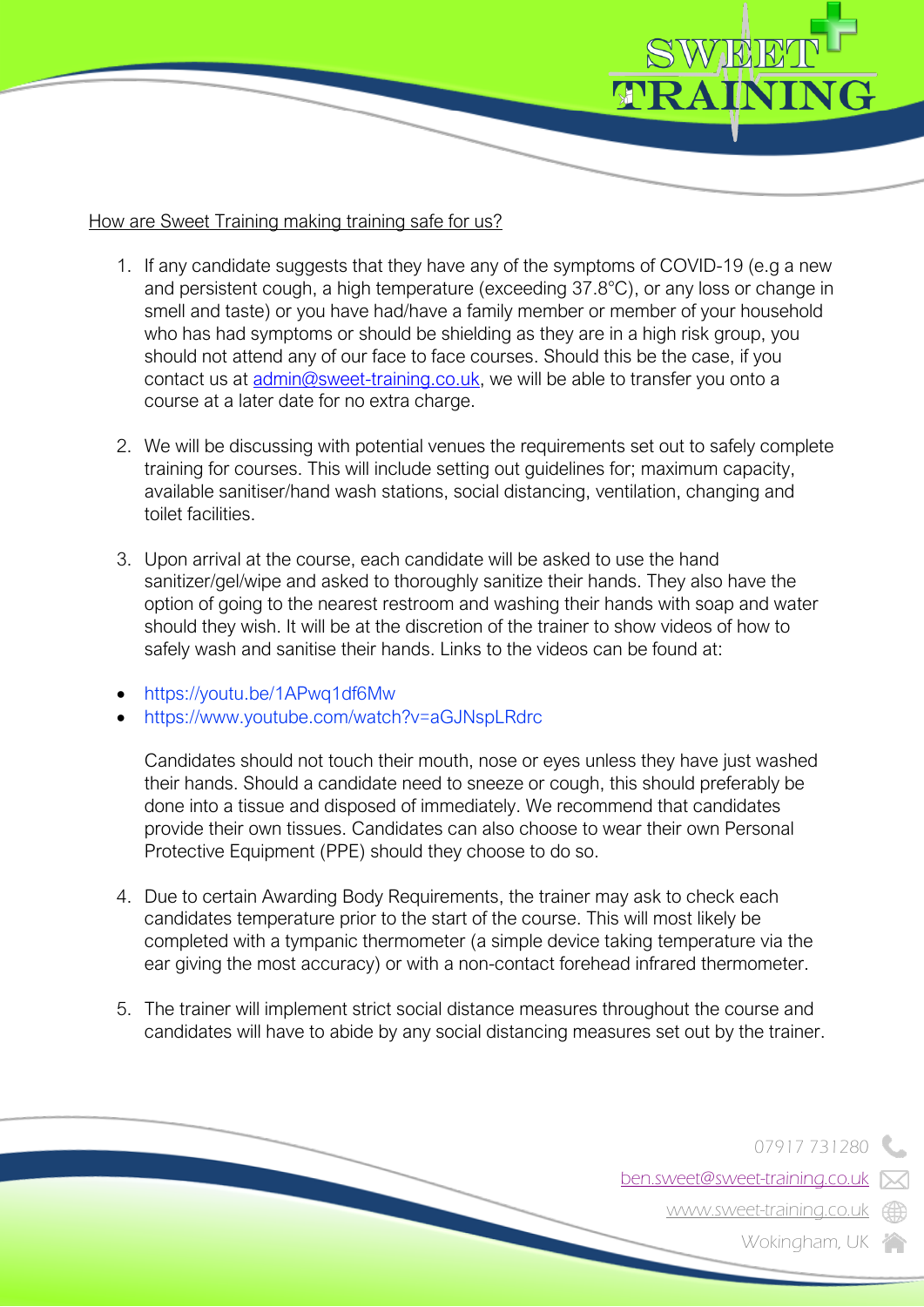- WEET TRAININ
	- 6. For any courses requiring manikins, Sweet Training will operate a 1 manikin per candidate structure to ensure that necessary hygiene measures can be put into place in line with industry guidance.
	- 7. Sweet Training wishes to give our candidates some added reassurances by cleaning and replacing the manikins parts in front of our learners prior to the course starting should manikins be required. It will then be the responsibility of the trainer to discuss best practice for manikin management, cleanliness and hygiene in line with industry guidance, which consists of the following topics;
		- a. Lungs, Airways and Valves are replaced frequently
		- b. One-way valves which stop air coming back out of the manikins mouth and direct expired air out of the back of the manikins head via a filter
		- c. Alcohol/Sanitising wipes to be used between candidates use with an emphasis on scrubbing
		- d. Anti-surfactant wipes (Trionic Wipes) used after each session (these remove any bio-firm as well as kill germs)
		- e. The above steps by themselves are not sufficient to prevent cross infection. The HSE and microbiologists consulting with the National Health Service (NHS) in England have approved these measures as being sufficient but to decrease the risk further, candidates will be asked to use a face shield that will be supplied by the trainer.
		- f. Candidates must use the face shield supplied by the trainer in the correct way each use (do not turn it over and use the other side). It will be the responsibility of the trainer to demonstrate safe use of a face shield.
		- g. A face shield will also provide sufficient protection so candidates can safely pinch a nose for resuscitation during CPR.
		- h. Alternative methods of infection control such as the replacement of the manikins faces may also be used at the discretion of the trainer.

### IMPORTANT – Additional measures are required for manikins without one-way valves

\*The Laerdal Baby Anne manikin only has a one-way valve. This means that the candidate is not guaranteed protection like the other manikin airways, as this is how they are designed. It is therefore vital that candidates only practice CPR on infants whilst using the face shield. In addition, it will be the responsibility of the trainer to dispose of the manikins lung and disinfecting the manikins face after each use to ensure we're adhering to and following manufacturer's instructions\*

07917 731280

ben.sweet@sweet-training.co.uk

www.sweet-training.co.uk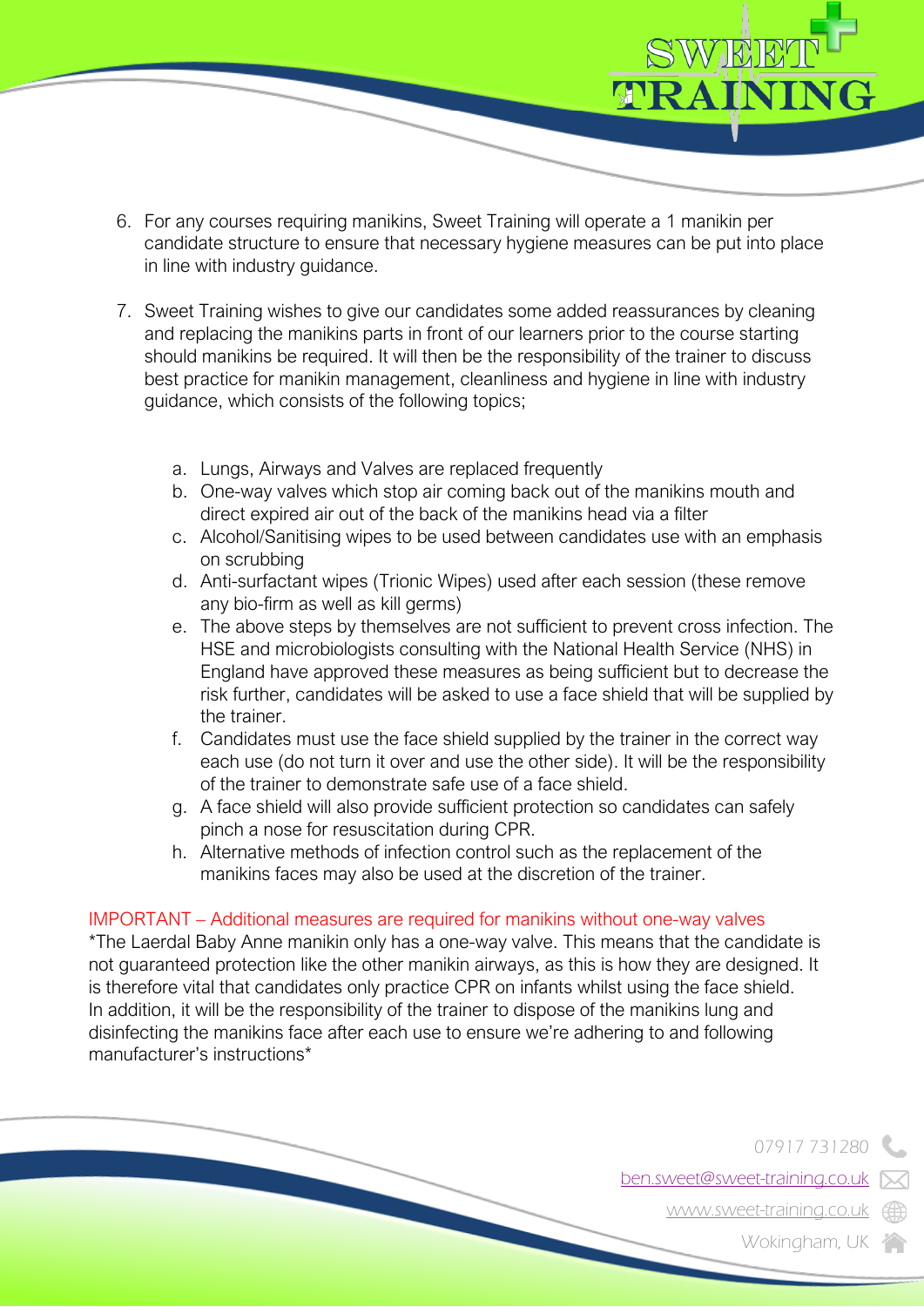- 8. Between usage of the manikin, it will be the responsibility of the candidate to use the appropriate wipes/spray on the manikin after they have used it. This includes wiping the face, chest, and any other areas the candidate may have touched the manikin. Sweet Training recommends that all candidates give a thorough clean of the manikins after they have used them, regardless of where they have touched the manikins themselves.
- 9. At Sweet Training, we have altered our training strategies to ensure that trainers and delegates avoid touching where possible and remain socially distanced during practical elements of a course.
- 10.Gloves, Face Shields, and individual manikin faces as well is individual lungs for babies will be provided per candidate attending the course.
- 11.At the end of every theory session, trainers must request that candidates sanitise or wash their hands
- 12.Before and after each practical session, trainers must request that candidates sanitise or wash their hands.

NB. It is vital that the Trainer advises all candidates of the above guidelines. Due to the extra measures put in place, Candidates should also be made aware that ensuring their safety and the safety of everyone on the course and around them may increase the suggested contact time for the course.

#### Arriving at the venue

When the candidate arrives at the venue where their course is taking place, it is the responsibility of the trainer to either greet the candidate themselves or arrange for a member of staff to greet the candidate and show them where to go. As part of a Risk Assessment, it is the responsibility to take the temperature of the candidate upon their meeting.

Depending on the location and availability, this may be with a partition screen between the candidate and trainer. At this time, it will also be the responsibility of the trainer to ask the candidate for their identification.

The candidate will then be directed to the location where the training/course is due to take place. The candidate will then be given a specific area of the location to sit in and place any belongings they have brought with them. This is important to allow the trainer to maintain

07917 731280

ben.sweet@sweet-training.co.uk

WEET

TRAININ

www.sweet-training.co.uk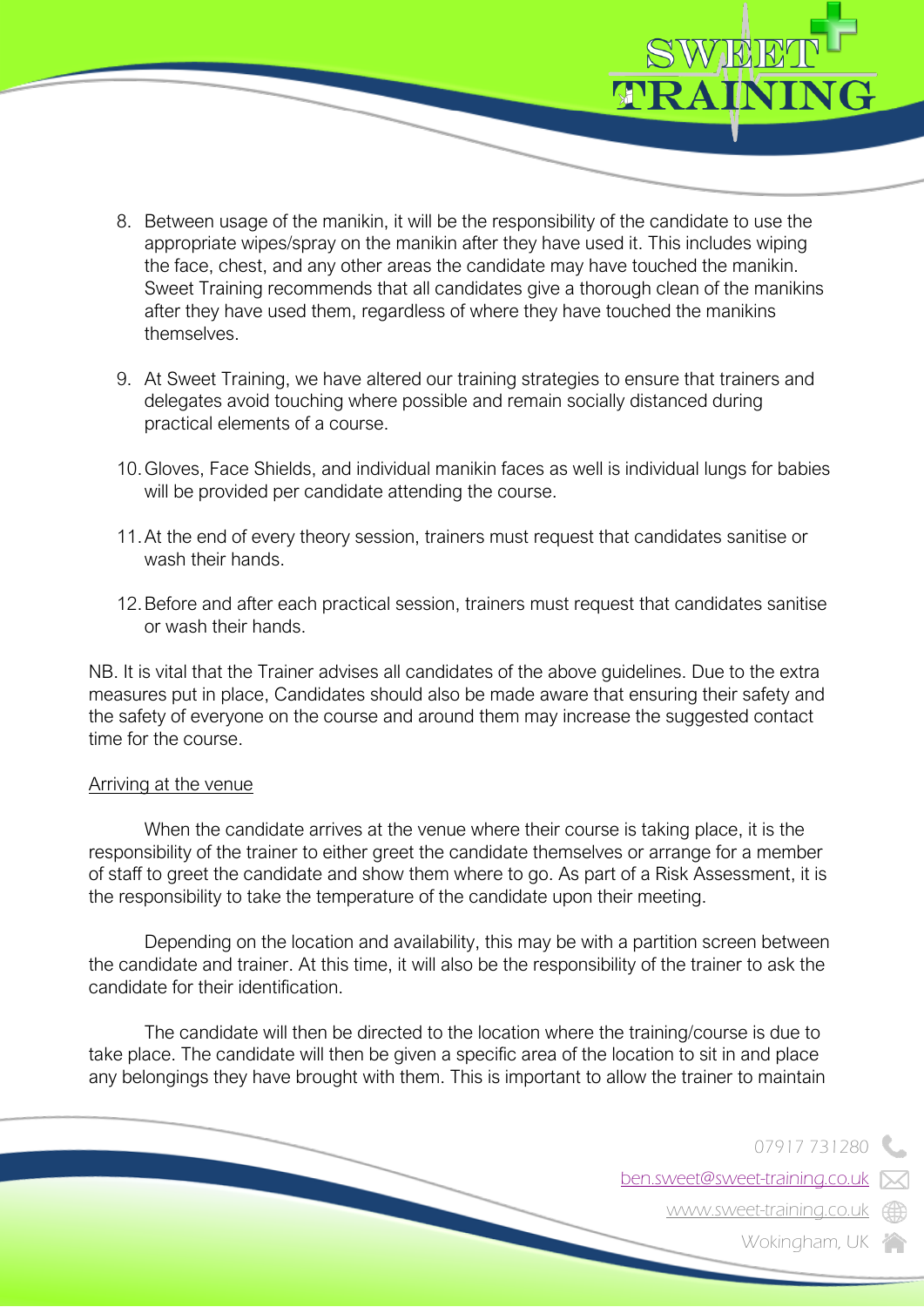

social distancing and it will be the responsibility of the candidate to not change where they sit in the room.

When the candidate is in their position, it is the responsibility of the trainer to provide the candidate with specific equipment. Should the course involve practical elements (such as First Aid), this equipment may include but is not limited to: Gloves, Face Shield, Sanitiser (Gel/Wipes/Spray), pen/pencil, appropriate course manual and a Learner Registration Form/Register.

While the trainer continues to welcome and check other learners, it is expected that candidates will use this time to wash or sanitise their hands.

#### Starting the Course/Training

Once all candidates have arrived, sanitised or washed their hands and completed the relevant paperwork, the trainer will be able to start the course/training.

### During the Course/Training

It is the responsibility of the trainer to advise the candidates when any equipment provided should be used. For example, in a First Aid Course, when requiring candidates to perform CPR, it is the responsibility of the trainer to remind candidates to use a Face Shield. It is the responsibility of the candidate to follow the instructions of the trainer. This is for not only the safety of the candidates but for the safety of the trainer and other people that may be at the location (For Example building staff)

### Breaks and Lunch

At scheduled times during the course/training, a break/lunch will be announced by the trainer. It is recommended that all breaks are taken outside or in a staff only area as long as social distancing is maintained. By vacating the training area, this allows the trainer the opportunity to change and amend any aspects of the room as they deem fit depending on the schedule and the modules being covered in the course. The trainer will release candidates in an orderly fashion to comply with Social Distancing and candidates will be reminded to wash their hands before returning to the room.

It is the trainers discretion as to whether they wish to offer refreshments such as tea or coffee. If tea and coffee is provided, sanitiser must be available and social distancing must be adhered to. If food is available on site, it is the responsibility of the site providing the food to provide safety measures.

07917 731280

ben.sweet@sweet-training.co.uk

www.sweet-training.co.uk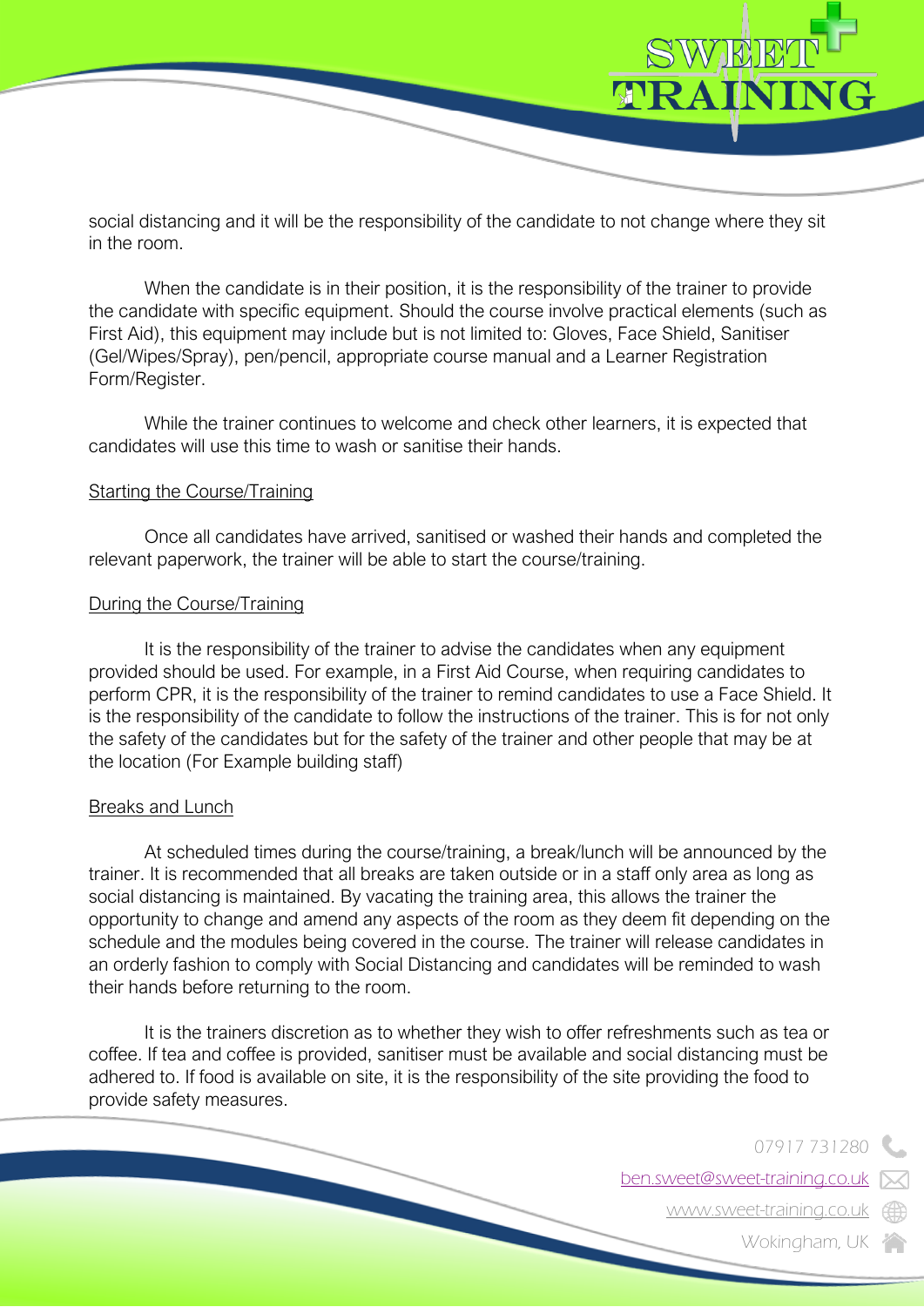

## Practical Elements

In accordance with the Awarding Bodies that govern the qualifications taught through Sweet Training, we have made some changes to the way that the candidates will be assessed for competence. In addition, Sweet Training has made changes to provide enough and extra equipment to ensure that candidates can successfully complete a course or training without the need to touch another candidate.

In some courses/training that Sweet Training offer, there are practical elements that need to be assessed. It is the responsibility of the trainer to read and understand the guidance given by the awarding body on how to assess these practical elements safely. It is the responsibility of the candidate to ensure they comply with the instructions given by the trainer.

### Contaminated Items

If a candidate feels they have touched an area which has become contaminated, they must wipe it down with the appropriate chemicals or sanitiser and dispose of any cleaning materials such as wipes that they have used.

### **Paperwork**

In accordance with regulations from Ofqual, and regulated course will require candidates to complete a test/exam as well as any required practical elements. It is the responsibility of the trainer to provide the candidate with the relevant paperwork prior to the commencement of the course. Upon completion of the course, it is the responsibility of the candidate to ensure any signatures are on the paperwork and leave the paperwork in the position they were assigned by the trainer. It is the responsibility of the trainer to then put on gloves and upon checking all the paperwork is in order, place the paperwork in a plastic wallet (or equivalent). Gloves will need to be changed after handling each candidates paperwork.

#### In summary

Sweet Training has gone to great efforts to ensure that our training is COVID-19 safe, and whilst we can prepare as much as possible, this will be dependent on what is available to us. Sweet Training may need to modify what we have organised should circumstances

07917 731280

ben.sweet@sweet-training.co.uk

www.sweet-training.co.uk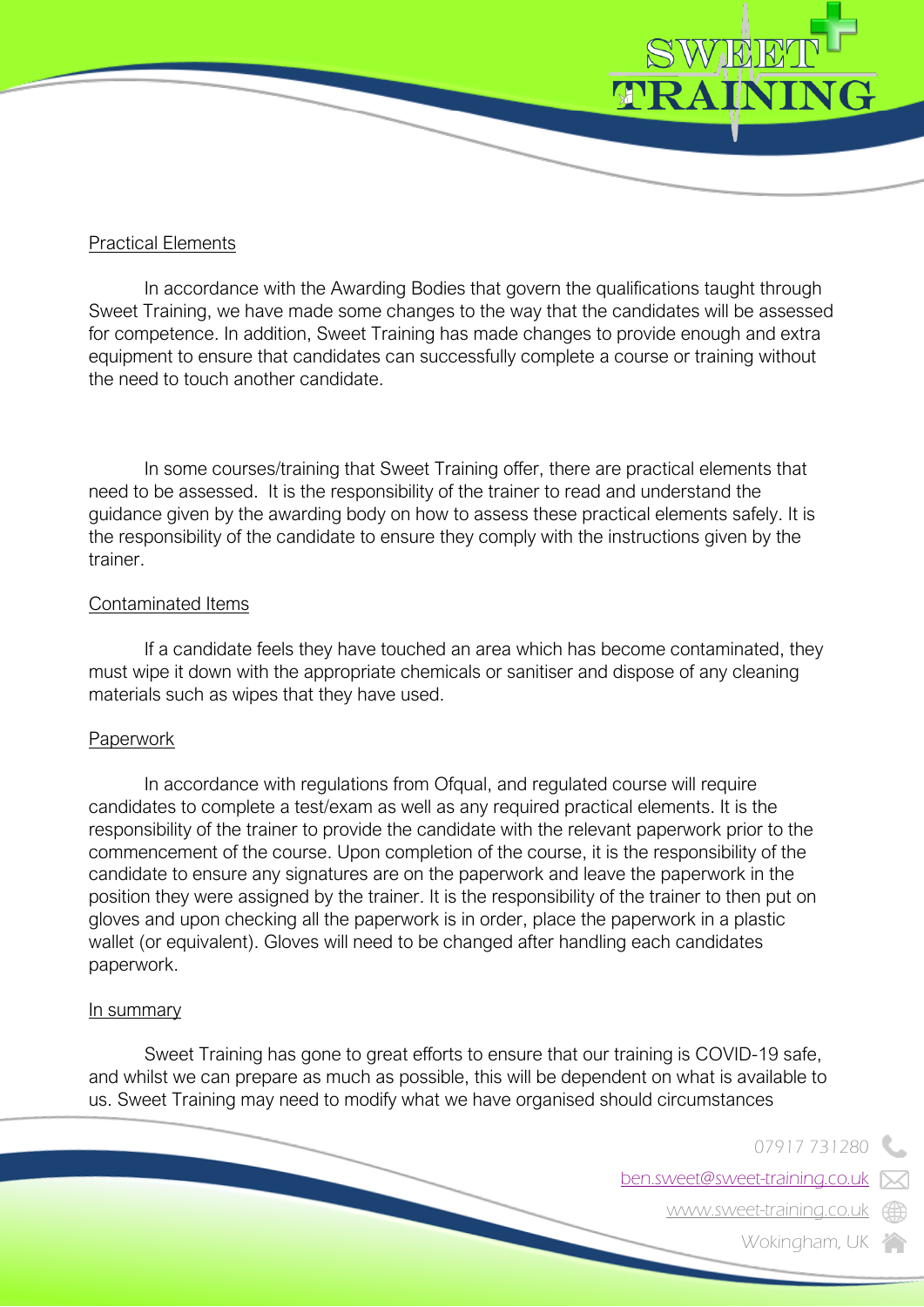

change and it is the responsibility of the trainer to comply with and safety measures set out by the location of the course/training.

We thank you for choosing Sweet Training Ltd and we value your companies and your candidates co-operation and support during these difficult times. We look forward to seeing you on one of our courses soon.

# Guidance for Trainer Assessors: adjustments to allow for 2m Social Distancing

### CPR

HSE and the Department for Education (DfE) still require rescue breaths to be trained and assessed as part of any First Aid Course. It is the Trainer Assessors responsibility to follow and abide by the manikin hygiene procedures as labelled above. It is the responsibility of the Trainer to ensure that candidates are aware of the UKRC guidelines on performing real life CPR during the COVID-19 pandemic and the protective measures that should be taken.

### Unconscious but Breathing Casualty

Candidates are currently being allowed to perform the Primary and Secondary Survey on a manikin. It is the trainers responsibility to inform the candidate that they must articulate how they would complete both surveys and how they would place a casualty into the recovery position. It is the responsibility of the candidate to ensure they articulate in detail to the Trainer what they are doing and how they are doing it. It is then the responsibility of the trainer to ask the candidate to demonstrate how they would place themselves into the recovery position. It is the responsibility of the candidate to perform the recovery position on themselves. It is the responsibility of the learner to sanitise the manikins after they have used them (as stated in the guidance above). A professional discussion can then be given by the trainer for any additional training or assessment points.

### **Choking Casualty**

It is the candidates responsibility to sanitise their hands before and after demonstrating treatment for choking on a manikin (NB no choking vests can be used at this time). The

07917 731280

ben.sweet@sweet-training.co.uk

www.sweet-training.co.uk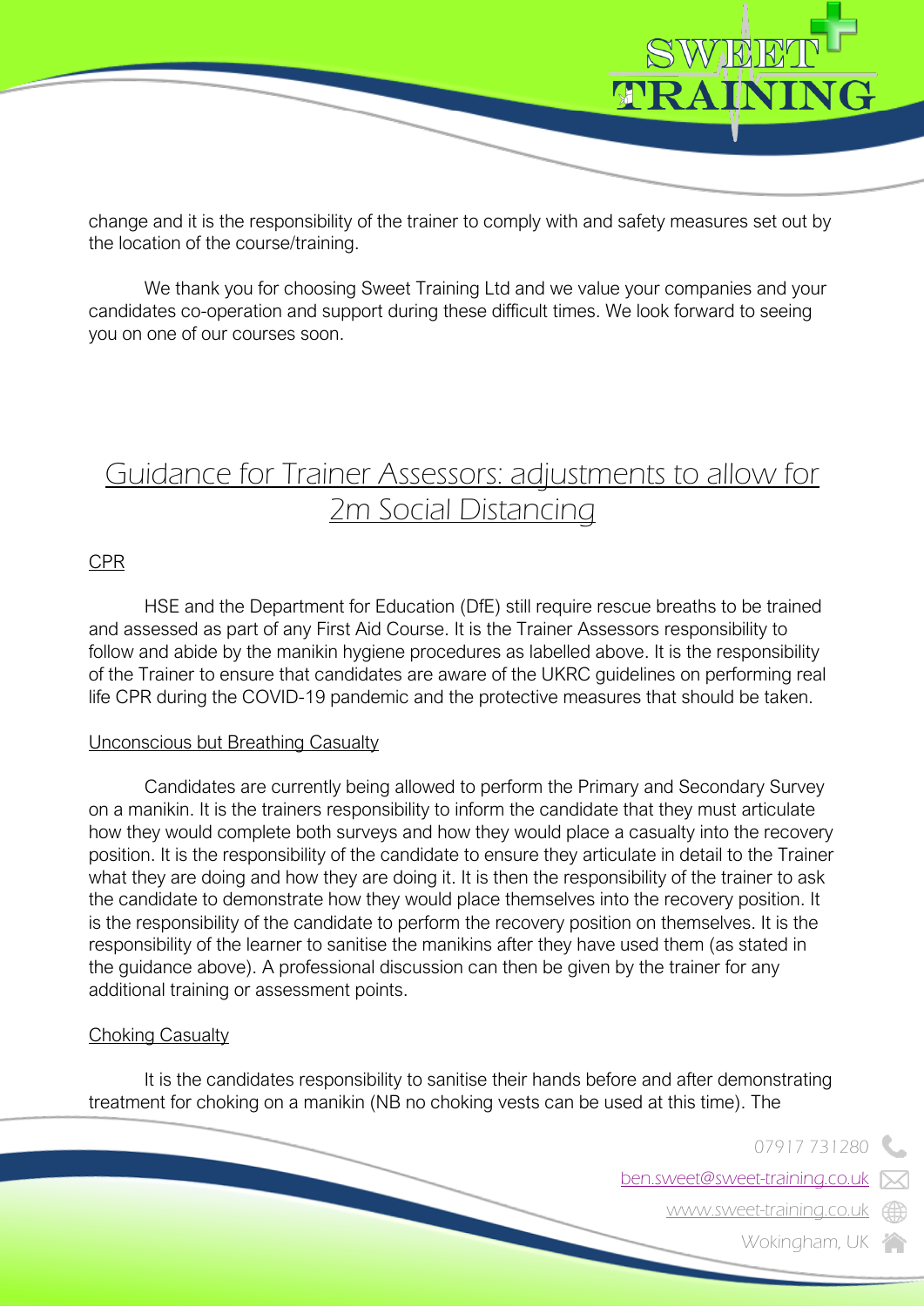

candidate should then demonstrate effective back blows and correct hand positioning for abdominal thrusts on the manikin. It will be the responsibility of the candidate to wipe down the manikin after they have used it. A professional discussion can then be given by the trainer for any additional training or assessment points.

## Wounds and Bleeding

Candidates will be required to demonstrate applying a bandage on themselves (NB legs being the easiest and most logical option). The candidate should then show the trainer assessor how to place themselves into shock. Alternatively, a candidate can demonstrate treatment of a head wound on a manikin if better or appropriate. It is the responsibility of the candidate to sanitise/wash their hands before and after using the manikin. It is also the responsibility of the learner to wipe down the manikin after completion of this task.

### **Slings**

Candidates will be required to demonstrate how their own arm would sit in either an elevated or support sling. This must be done by having the candidate place the sling in the correct position. In replacement of tying the sling behind themselves, it is acceptable for the candidate to hold or place the sling in the position where they would tie it and state 'I would tie in this position' (or words to that effect). It is the responsibility of the trainer to provide slings for each individual candidate.

### C-Spine / Manual in line stabilisation (MILS)

Candidates will be required to demonstrate how they would support the head using MILS on a CPR manikin. If appropriate to the course, the candidate should articulate how they would then place a casualty into the Spinal Recovery Position. A professional discussion can then be provided by the trainer for any additional training or assessment points. It is the responsibility of the candidate to sanitise their hands before and after completing this task. It is also the responsibility of the candidate to sanitise the manikin after completion of this task.

### Management of Anaphylaxis

07917 731280

ben.sweet@sweet-training.co.uk

www.sweet-training.co.uk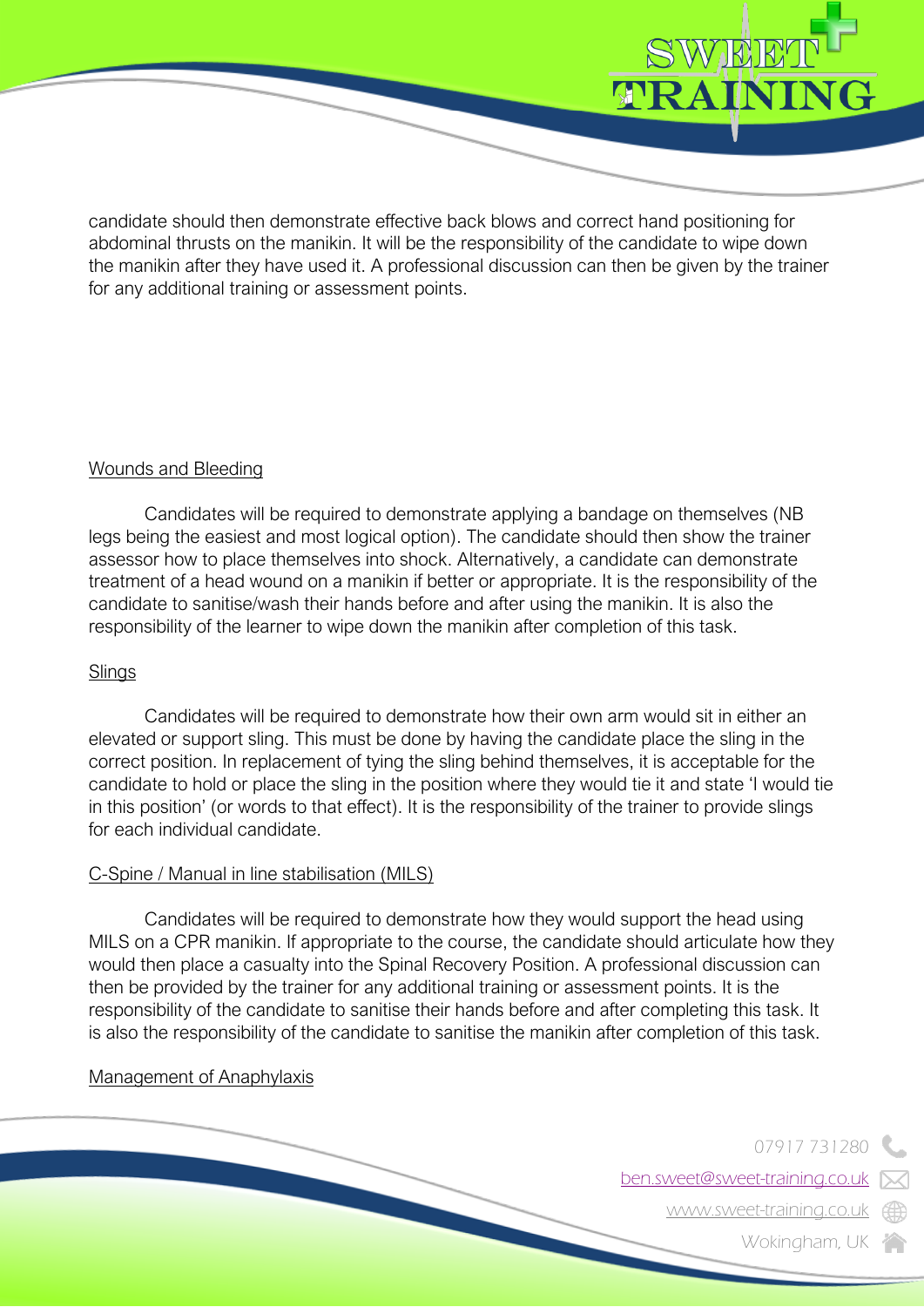

Candidates will be required to demonstrate how to administer a 'trainer' Adrenaline Auto Injector (AAI) on their own person. The candidate will then be required to demonstrate how they would position themselves based on the questions asked by the trainer assessor. A professional discussion can then be provided by the trainer for any additional training or assessment. It is the responsibility of the candidate to sanitise/wash their hands prior and after the completion of this task. It is the responsibility of the trainer to provide sanitising wipes/gel/spray for the candidate to clean the 'trainer' AAI. It is the responsibility of the candidate to sanitise the 'trainer' AAI with the appropriate equipment given.

# Guidance for Trainers

To all trainers who teach/train for Sweet Training, we remind you that as the trainer/teacher, you hold a certain level of responsibility for the safety of not only yourself, but your candidates, and any other members of the public that may be on site during your course. We strongly urge all our trainers to maintain social distancing as per government guidelines and to positively promote that others do the same. We at Sweet Training want you and everyone involved with our courses and training to remain safe, and by following these guidelines and the guidance published by Government and other bodies, will help you to remain safe and keep other safe as well.

# **Appendices**

Sweet Training will be strictly following the advice and guidance given by the Government, the HSE and PHE. In addition, for the creation of this document, we have also taken advice from other sources including awarding bodies and regulatory forums:

- Qualsafe Awards https://qualsafeawards.org/wp-content/uploads/2020/05/QA-COVID-19-Socially-Distanced- First-Aid-Training-V2.pdf?dm\_i=4UZ0,CBLG,PRWK5,1DOC1,1
- National Health Service (NHS) https://www.nhs.uk/conditions/coronavirus-covid-19/check-if-you-have- coronavirus-symptoms/
- UK Government https://www.gov.uk/government/publications/our-plan-to-rebuild-theuk-governments- covid-19-recovery-strategy/our-plan-to-rebuild-the-uk-governmentscovid-19-recovery-strategy#our-approach- a-phased-recovery
- Resuscitation Council UK https://www.resus.org.uk/media/statements/resuscitationcouncil-uk-statements- on-covid-19-coronavirus-cpr-and-resuscitation/covidcommunity/

07917 731280

ben.sweet@sweet-training.co.uk

www.sweet-training.co.uk